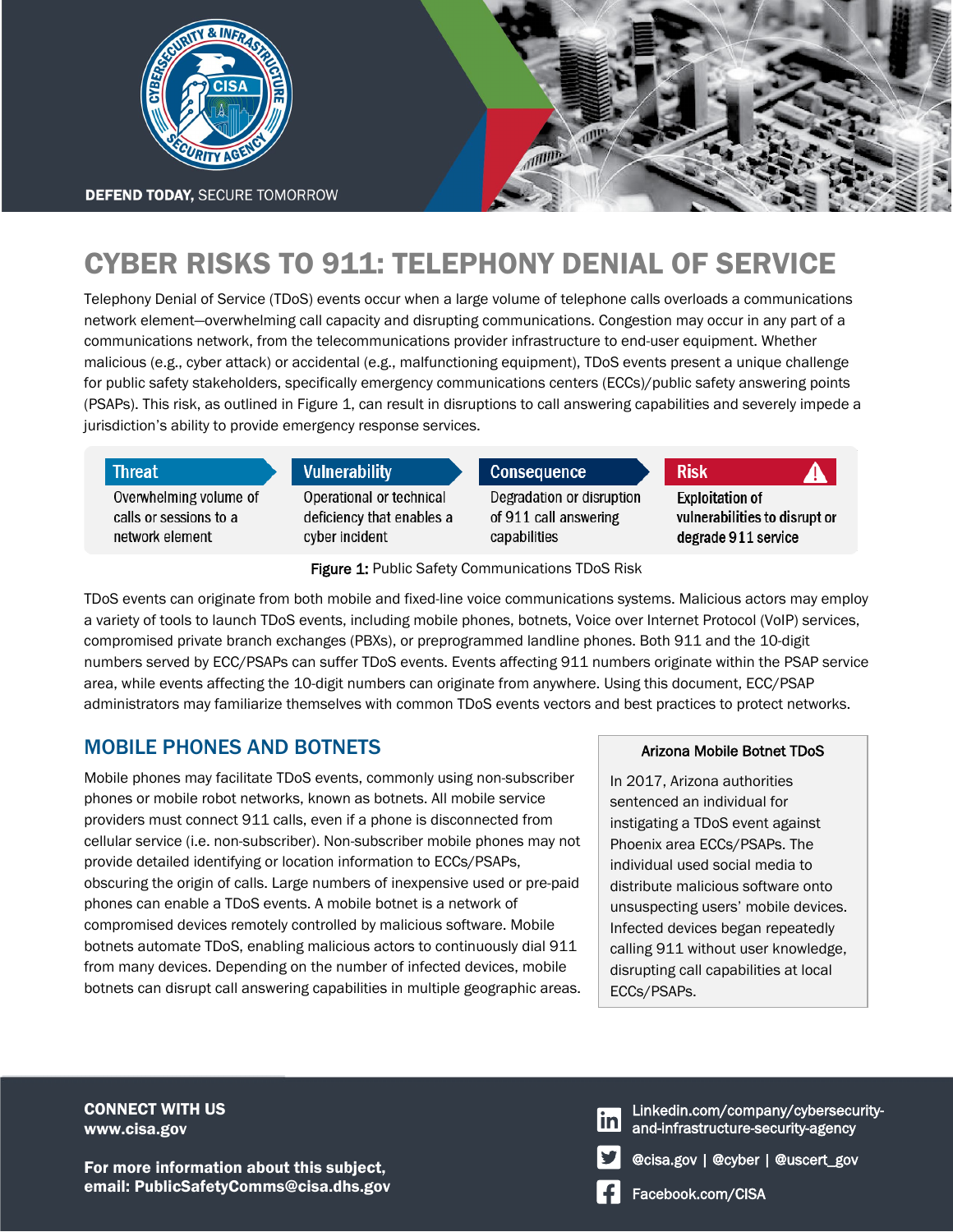## VOICE OVER INTERNET PROTOCOL

VoIP provides telephone service through Internet Protocol (IP) networks (e.g., the Internet). VoIP services often depend on a dedicated phone number for emergency services, providing ECCs/PSAPs with a fixed street address when dialed. The VoIP emergency phone number ensures users connect with their local first responders. Unlike a physical landline connection, VoIP customers can subscribe to phone numbers in any geographic area. A malicious actor may subscribe to phone numbers in different geographic areas to target specific ECCs/PSAPs, obscuring the origin of the event.

Malicious actors may also exploit VoIP services to spoof caller identification services. Caller identification spoofing enables perpetrators to make incoming calls appear to originate from a different number. Malicious actors may use spoofing techniques to make a large volume of incoming calls appear to originate from a trusted number, bypassing cybersecurity controls that may otherwise block suspicious traffic.

## COMPROMISED PRIVATE BRANCH EXCHANGES

Private business telephone switching systems, such as PBXs, may be compromised to automatically dial local ECCs/PSAPs. PBXs may be in a business/government facility or hosted on an IP network, which increases vulnerability to physical tampering, malfunction, or cyber attack. Large PBXs in particular can place a substantial volume of concurrent calls to local ECCs/PSAPs.

## PREPROGRAMMED LANDLINES

Local jurisdictions may require private and non-profit sector organizations to maintain landline phones preprogrammed to call 911 (e.g., elevators, pools). For instance, preprogrammed phones are often publicly accessible with highly variable security and maintenance standards. Malicious actors may physically or electronically tamper with these preprogrammed phones to initiate a TDoS events on a local ECC/PSAP. In addition, poorly maintained devices may malfunction and accidentally flood ECCs/PSAPs with false positive emergency calls.

### MITIGATION BEST PRACTICES

#### Texas Preprogrammed Landline TDoS

In 2017, a preprogrammed landline phone in a Houstonarea hotel elevator malfunctioned. The device continuously dialed 911 over a 10-hour period, placing thousands of calls to local ECCs/PSAPs. The large volume of calls disrupted voice communications capabilities, preventing ECCs/PSAPs from receiving legitimate emergency calls. Local public safety officials eventually used call location information to track down and repair the malfunctioning device. While ruled an accident, malicious actors may exploit unsecured devices to initiate TDoS events.

The Cybersecurity and Infrastructure Security Agency (CISA) is engaging with ECCs/PSAPs, trade associations, and private-sector partners to tailor cybersecurity solutions and best practices for public safety communications users and system administrators. CISA also partnered with [SAFECOM](https://www.cisa.gov/safecom) and the [National Council of Statewide Interoperability](https://www.cisa.gov/safecom/NCSWIC)  [Coordinators](https://www.cisa.gov/safecom/NCSWIC) to publish the [Cyber Risks to Next Generation 911.](https://www.cisa.gov/safecom/next-generation-911) The report provides an overview of Next Generation 911 systems and best practices, empowering public safety communications partners to improve their cybersecurity posture for 911 systems. Table 1 outlines best practices ECCs/PSAPs may consider adopting to reduce the impact of TDoS threats.

CONNECT WITH US www.cisa.gov

For more information about this subject, email: PublicSafetyComms@cisa.dhs.gov

- Linkedin.com/company/cybersecurity- $\mathsf{in}$ and-infrastructure-security-agency
	- @cisa.gov | @cyber | @uscert\_gov
	- Facebook.com/CISA